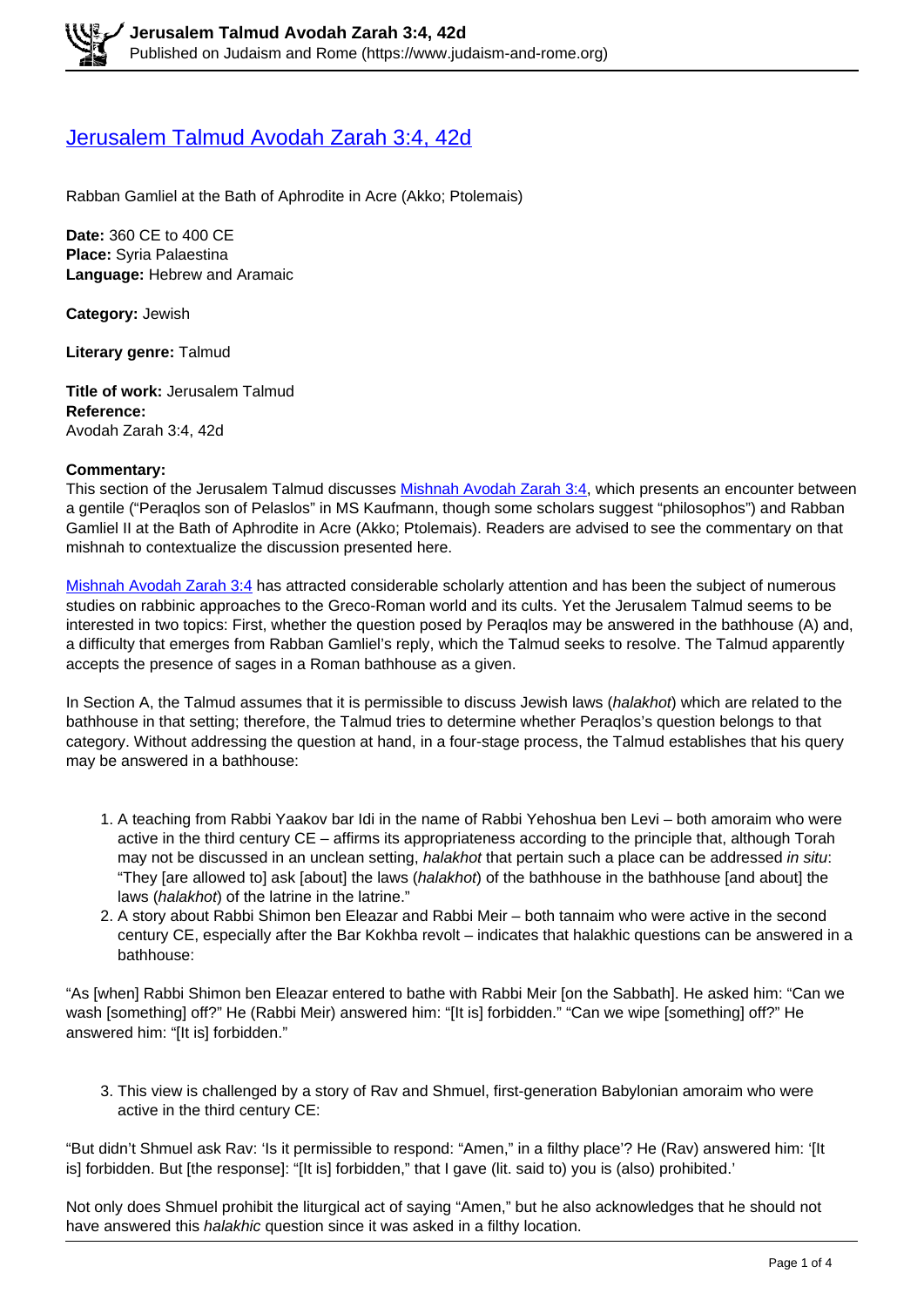4. An early tannaitic tradition, identical to Rabbi Yehoshua ben Levi's teaching (1), is then quoted to further uphold this position and thereby augment its authority:

"There is a tannaitic tradition (lit. a tannaitic tradition is found): 'They [may] ask [about] the laws (halakhot) of the bathhouse in the bathhouse [and about] the laws (halakhot) of the latrine in the latrine."

This talmudic section is designed to affirm the permissibility of posing and responding to halakhic questions in a bathhouse. The Talmud first presents an amoraic law that approves of discussing relevant legal questions whether in Roman bathhouses or even in public Roman latrines (*forica*) (1), followed by a narrative which indicates that this practice was normative during the tannaitic period (2). The challenge (3), which discusses whether the liturgical response "Amen" may be recited in a filthy place, is not explicitly related to bathhouses. Notably, this story speaks of Babylonian sages, who live in an environment without public Roman baths (on the contrasting rabbinic approaches to Roman public latrines in Babylonia versus the land of Israel, see Wilfand, "Did the Rabbis Reject the Roman Public Latrine?"). In the Mishnah, Rabban Gamliel tells Peraqlos: "It is not [permissible] to answer in a bathhouse"; however, for the Jerusalem Talmud, sages demonstrate – with textual evidence and through their behavior – that questions pertaining to the bathhouse (or the latrine) may be discussed in that setting.

Having established that queries regarding the bathhouse may be addressed there, it must be determined whether Peraqlos's question pertains to the laws of the bathhouse; if it is, Rabban Gamliel's refusal to answer must be explained. So, the Talmud the provides two opinions on the relevance of Peraqlos's inquiry: First, Rabbi Yudan father of Rabbi Matanya, who was active in the fourth century, affirms that his question pertains to "the halakhot of the bathhouse," but Rabban Gamliel did not answer since "it is not customary to answer in the bathhouse." Perhaps Rabban Gamliel refrained because a lengthy reply was required (by comparison with the terse responses attributed to Rabbi Meir in the prior anecdote). Second, Rabbi Shmuel bar Abedimi, who was active in the fourth century CE, concurs that Peraqlos's question is relevant to the "the halakhot of the bathhouse," though he mentions that the bathhouse's vapors could damage the teeth; therefore, Rabban Gamliel did not want to engage this issue in that location.

Section B challenges Rabban Gamliel's response, particularly his statement that: "[Even] if they gave you much mammon, would you enter a (lit. your) [shrine of] idolatry (lit. foreign cult; 'avodah zarah) [when you are] naked, having just ejaculated or to urinate, in front of her? Yet this [image] stands over the opening of the sewer and all people urinate in front of her" (Mishnah Avodah Zarah 3:4). According to the haveria – a cohort of fellow scholars, Rabbi ?amma bar Yosi in the name of Rabbi Hoshaya, and Rabbi Ze'ira in the name of Rabbi Yehoshua ben Levi – all amoraim who were active in the third century CE – assert that Rabban Gamliel provides an inadequate response that was aimed to divert Peraqlos's attention, since he may offer a counter argument from: "The case of Baal Peor, whose worship is none other than uncovering (one's self before the idol)."

Thus, these third-century rabbis seem to be unimpressed by this portion of Rabban Gamliel's answer, probably because they were aware that pagan worship could take place in bathhouses, in some cases including the behaviors that he details in the mishnah (entering a sanctuary while naked, upon having ejaculated or to urinate before an idol). The Talmud then acknowledges that this is a challenge that may be addressed by the final element of Rabban Gamliel's reply: "The one which is treated as a god is prohibited, but one that is not treated as a god is permitted." Whereas the Mishnah depicts Peraqlos asking a question that Rabban Gamliel then answers, the Talmud speculates on a retort that Peraqlos might have provided, indicating that (at least) certain rabbis considered Rabban Gamliel's response insufficient.

These passages from the Jerusalem Talmud indicate that, for its rabbinic authors, the Roman bathhouse was an integral feature of their world, in which halakhic issues relevant to that institution could be discussed. This material also confirms the legitimacy of Peraglos's question within "the *halakhot* of the bathhouse" and, furthermore, that part of Rabban Gamliel's reply represents a diversionary strategy rather than cogent argumentation. The Talmud and Mishnah Avodah Zarah 3:4 both conclude that objects are considered idolatrous and, therefore, prohibited only if they are worshiped as deities. Whereas modern scholars have analyzed this mishnah to further their understanding of rabbinic attitudes toward Greco-Roman cults and their institutions, the Jerusalem Talmud's discussion of this mishnah is quite limited in scope.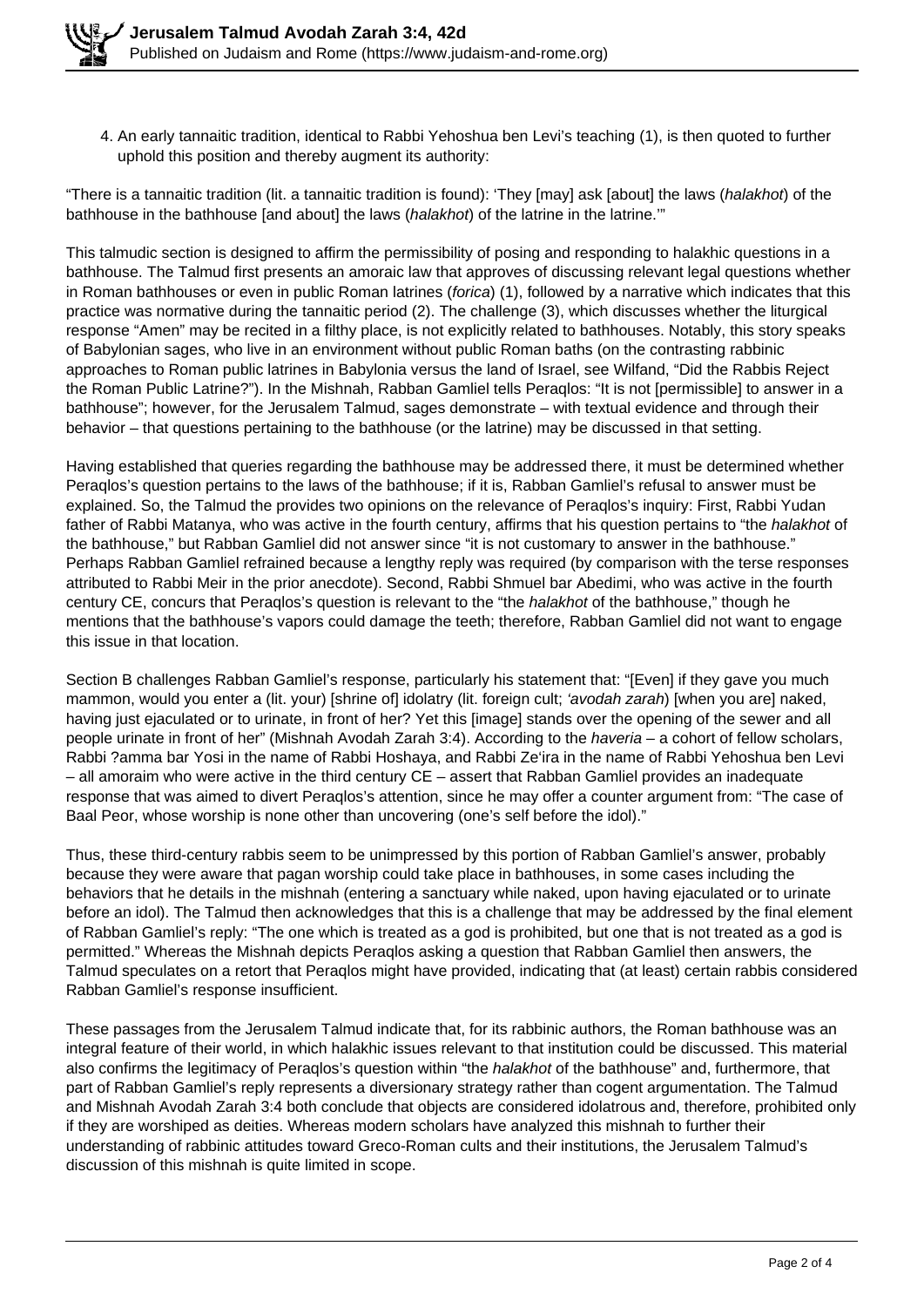Keywords in the original language:

- ????  $\bullet$
- ??? ???
- ??? ????
- ???-????
- ?????
- ????
- ??????
- ?????
- ????
- ????
- ???
- ?????

Thematic keywords in English:

- Acre
- Ake-Ptolemais
- Akko
- **Aphrodite**
- Baal Peor
- bath house
- **idolatry**
- **ornament**
- philosopher
- public latrine
- Rabban Gamliel
- statue
- $\bullet$ **Venus**

**Bibliographical references:** Eliav, Yaron Z., "The Roman Bath as a Jewish Institution: Another Look at the Encounter between Judaism and the Greco-Roman Culture" , Journal for the Study of Judaism 31 (2000) : 416-454

Fine, Steven, Art and Judaism in the Greco-Roman World: Toward a New Jewish Archaeology (Cambridge: Cambridge University Press, 2005)

 Friedheim, Emmanuel, "The Story of Rabban Gamliel in the Bathhouse of Aphrodite in Acco: A Study in Palestinian Realia" , Kathedra 105 (2003) : 7-32

Wasserstein, Avraham, "Rabban Gamliel and Proclus of Naukratis", Zion 45 (1980): 257-267

 Wilfand, Yael, "Did the Rabbis Reject the Roman Public Latrine?", BABESCH Annual Papers on Mediterranean Archaeology 84 (2009) : 183-196

Yadin, Azzan, "Rabban Gamliel, Aphrodite's Bath, and the Question of Pagan Monotheism", Jewish Quarterly Review 95 (2006) : 149-179

**Other sources connected with this document:** Text

## Mishnah Avodah Zarah 3:4

Rabban Gamliel at the Bath of Aphrodite in Acre (Akko; Ptolemais)

Read more about Mishnah Avodah Zarah 3:4

## **Realized by:**

Yael Wilfand